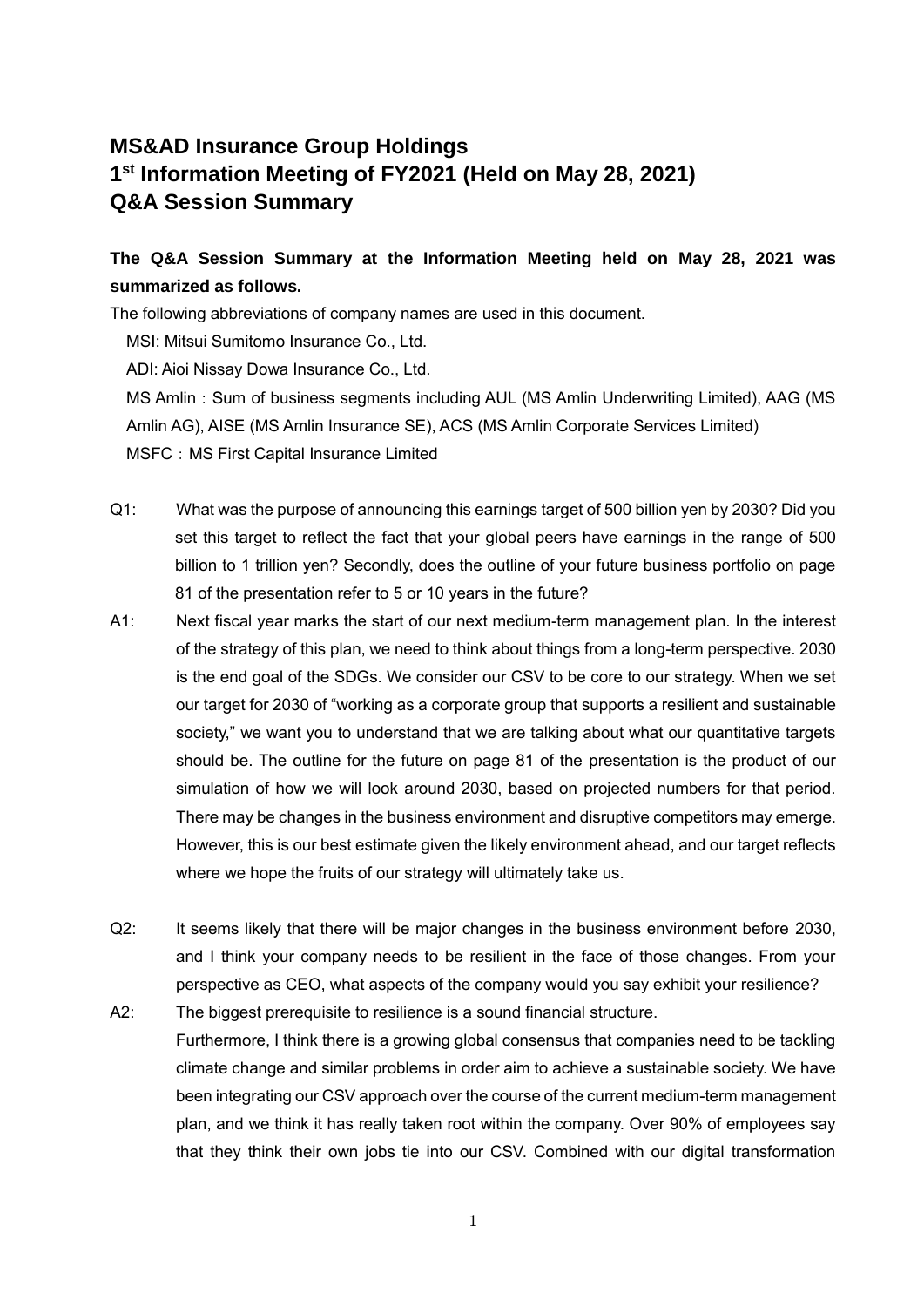initiatives, we have really brought our business to the next level. Our insurance products have always been fundamentally about compensating insurance holders for financial losses, but we have also begun selling products that help prevent incidents from occurring in the first place, and products that help facilitate recovery in the event that an incident does occur. This includes dashcam-type automobile insurance as well as health management support insurance and cyber insurance. In our Sustainability Contest conducted last year, the winning project was a technology that predicted changes in dairy cattle behavior using sensors attached to their collars. Dairy farmers watch the movement of their cattle 24 hours a day, but with this technology, they would be freed from that overworked schedule. Meanwhile, our company can benefit by attaching something like personal accident insurance or medical insurance to that sort of product. Examples like this are becoming more common. We would like to develop this approach on a global basis, growing as a group, bolstering earnings, and boosting our capital position to ensure the company is resilient to any changes that may be coming.

- Q3: Why did you use an IFRS basis for the earnings level of 500 billion yen that you are aiming to achieve by 2030?
- A3: We plan to shift to doing all of our reporting on an IFRS basis beginning with our FY 2023 financial statements. We are approaching our next medium-term management plan as covering a four-year period beginning in FY 2022. Including the final fiscal year of that plan that will mean three fiscal years of reporting on an IFRS basis. We also expect financial reporting on an IFRS basis to be standard practice globally by 2030, so these steps are in line with that expectation.
- Q4: Another corporate group in the non-life insurance business has set a target of around a 92% combined ratio for private insurance in FY 2023 (excluding compulsory automobile liability insurance and residential earthquake insurance). How does this seem compared to your own company's plans?

Also, what does your company consider most important to bringing your combined ratio to the same level in that period?

A4: I think the other group's target levels are quite ambitious. Based on the current accident statistics in the domestic Japanese automobile insurance market, insurance premium rates are likely to decline by 2023. Given our current strong combined ratio in voluntary automobile insurance, the targets set by this other company would seem to be extremely challenging. Our Group is working to bring down our combined ratio by focusing on aggressively cutting expenses especially in the domestic non-life insurance business. As stated on page 28 of the presentation, by 2023 we hope to cut expenses in the domestic non-life insurance business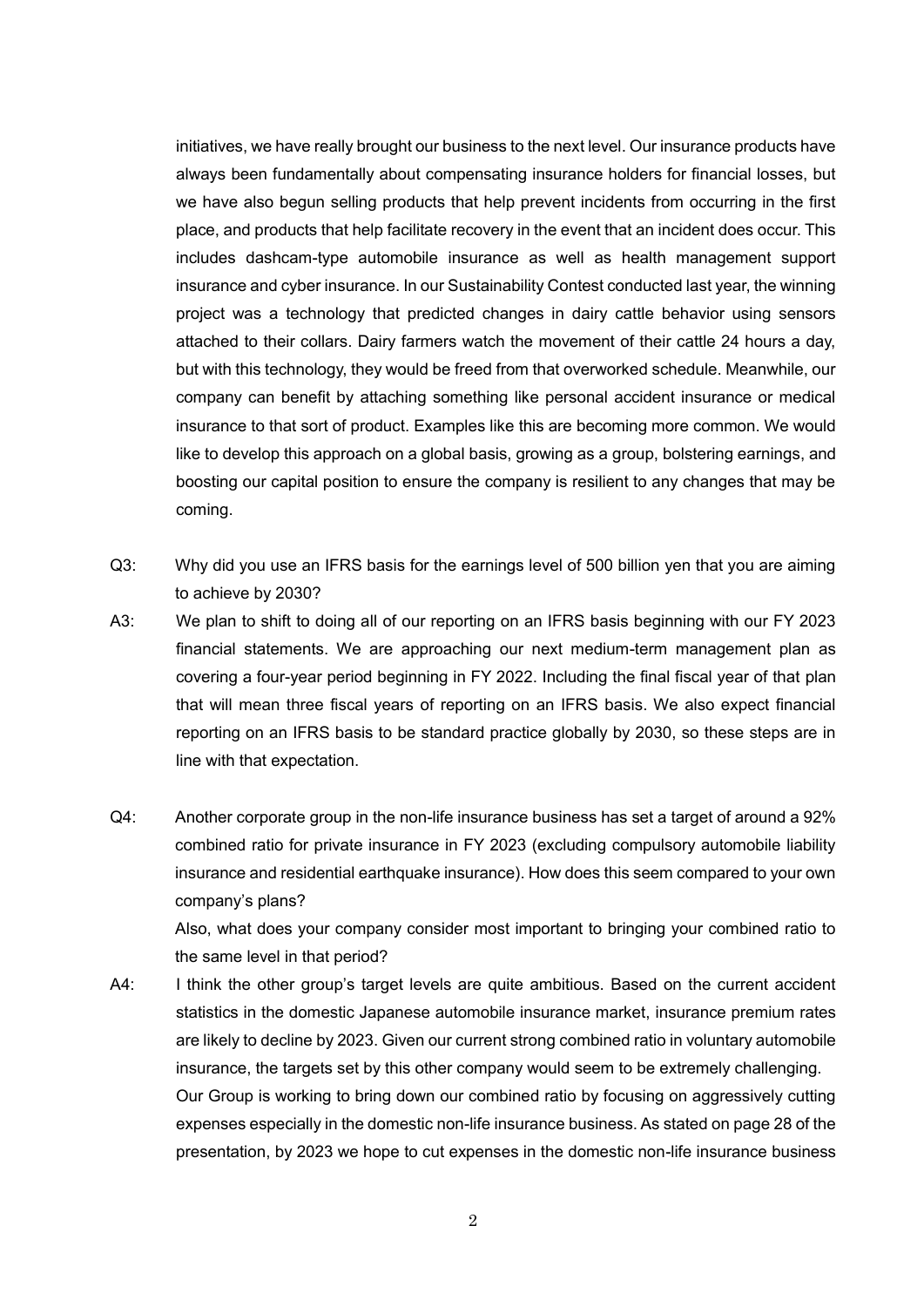by 62 billion yen relative to 2019.

In fire insurance, our loss ratio worsened last year due to major losses and an increase in minor losses in damage-causing accidents associated with the increase in working from home. Although it will depend on how advisory rates (reference loss cost rates) are revised in the future, we plan to raise premiums and improve our loss ratio through various initiatives currently underway to improve underwriting results, thereby lowering our combined ratio by both cutting expenses and improving our loss ratio.

Q5: According to an article from April, a member of management said in an interview that you would be creating a 500 billion yen fund for foreign M&A and that 60% of that fund would be directed toward North America. Is it true that you have changed over to this approach of creating an investment fund?

Also, how has your M&A team been bolstered compared with that at the time of acquisition of MS Amlin and others?

A5: We will not be creating an investment fund. I believe what was stated in that article is that we want to build up earnings in the tens of billions of yen in our international business and push those profits even higher in the future in order to grow our overall earnings. In the course of that strategy, our general idea was to invest 500 billion yen in our businesses. Our basic Group strategy has not changed: we allocate capital to operating companies according to our Group strategy, and the operating companies invest those funds.

As for our M&A team, we set up an organization in the holding company in April to keep a close eye on business investment across the entire Group. This organization includes personnel with extensive business investment experience, bolstering our handling of entire deals. In collaboration with the relevant departments at each respective operating company, we will narrow down target deals to hone in on. Moreover, in the due diligence process, we hope to enlist the support of more members with past experience in this area to increase the quality of due diligence. Although we're currently using only people from within the company, we are interested in appointing more external talent to shore up our organization even further. Since the acquisition of MS Amlin, we have brought in a lot of new expertise and learned new lessons, including the M&A experience of First Capital and others. Drawing on this, our M&A departments are leading the charge in exchanging opinions and sharing information in relevant departments of the company as we consider potential future investments.

For example, International Business Day for investors and analysts on March 5, MS Amlin Underwriting Limited CEO Johan Slabbert gave advice drawing on his past experience of investing in the U.S. MGAs. In this way, we are drawing on personnel within the Group and other internal and external resources to bolster our overall positioning in this area.

So that is a summary of how we are approaching our M&A candidates, listed and analyzed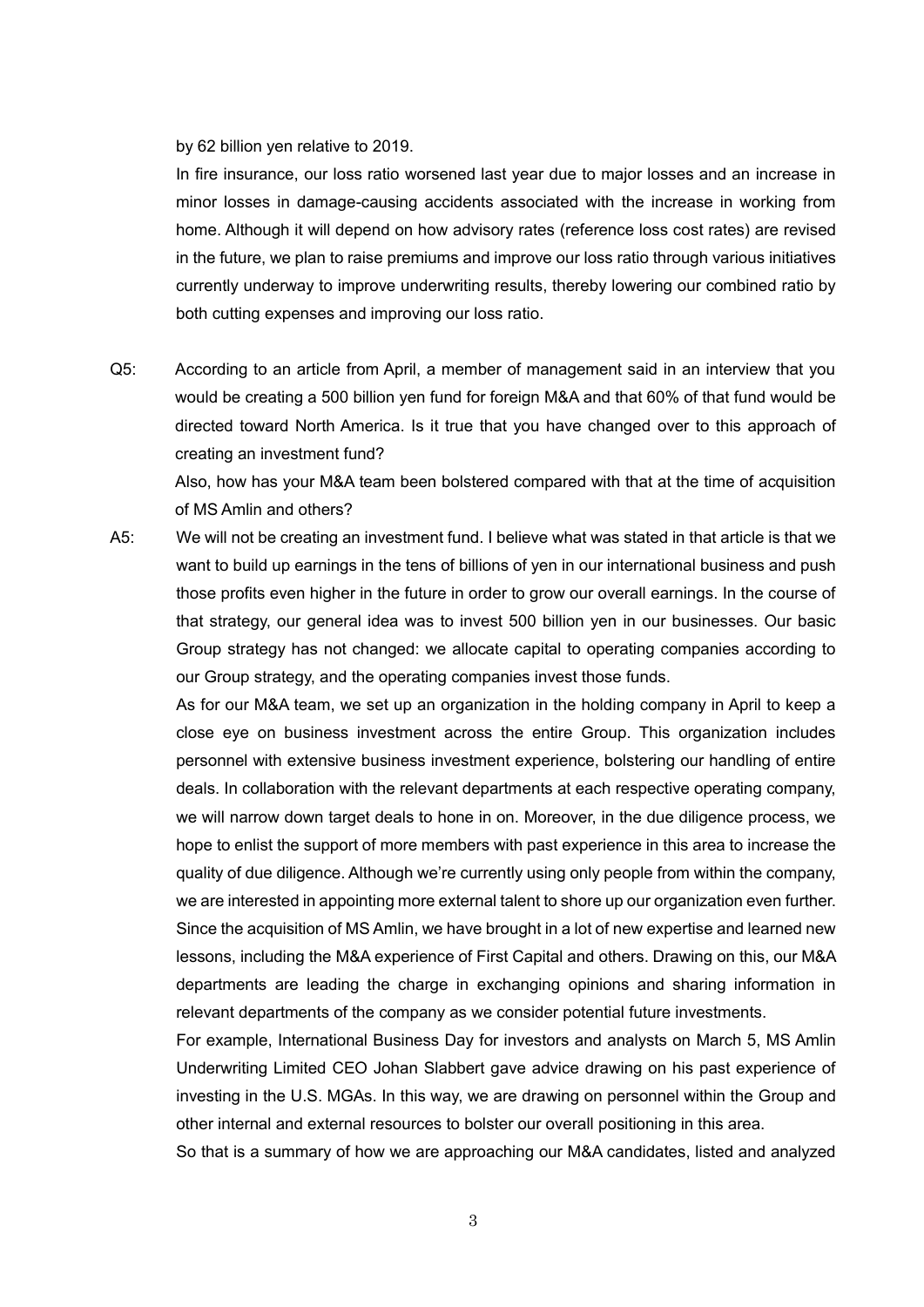from a variety of perspectives in line with the Group's strategy for international business. We intend to draw on our past experience to conduct disciplined M&A.

- Q6: Are there any particular business lines that you are focusing on in deciding what investments to add or remove from the company's portfolio in your efforts to strengthen it?
- A6: We plan to focus closely on portfolio changes in the next medium-term management plan. For each business line, we will be looking primarily at whether earnings are higher than the cost of capital and whether we can increase enterprise value, before then assessing strategic importance and growth to decide what investments are candidates for being added or removed from the portfolio. We will be looking not simply at current performance, but also at future growth potential that could contribute to enterprise value.
- Q7: What can be done to improve the profitability of MS Amlin other than increasing rates? Additionally, I believe that MS FC could increase earnings by reducing ceded reinsurance and increasing holdings. What is your policy on this moving forward?
- A7: Under the newly appointed Chief Underwriting Officer at AUL and AAG, we are rearranging our portfolios to be stronger and more profitable while also working to improve the profitability of current portfolios and changing over to a more disciplined underwriting governance system. Moreover, natural catastrophe risks introduce a lot of earnings volatility, so by reducing the amount of lower-layer underwriting and increasing the amount of higher-layer underwriting, and also by changing MS Amlin's ceded reinsurance scheme we are working to reduce volatility in our portfolio. While increasing the profitability of these businesses, we will also aim to achieve top-line growth that has been decreased by restraints on underwriting. We expect this to impact our bottom line due to decrease in both the loss ratio and the expense ratio.

MS FC will cut down on fluctuations in earnings by lowering the retention rate and ceding reinsurance. Since the current portfolio is strong, we are earning profit commissions from ceded reinsurance accounts that contribute to stable earnings. We could certainly consider increasing our retention, but our current approach of ceding reinsurance and earning solid commissions from that activity is producing sound results, so we are likely to continue this approach for the time being.

- Q8: How are underwriting profits for fire insurance currently and what is your outlook for the future?
- A8: In FY2020, the fire insurance business saw many major losses in the corporate segment and an increase in damage and defacement in the household segment. Our outlook for FY2021 is that major losses will drop to some degree in the corporate sector, but that damage and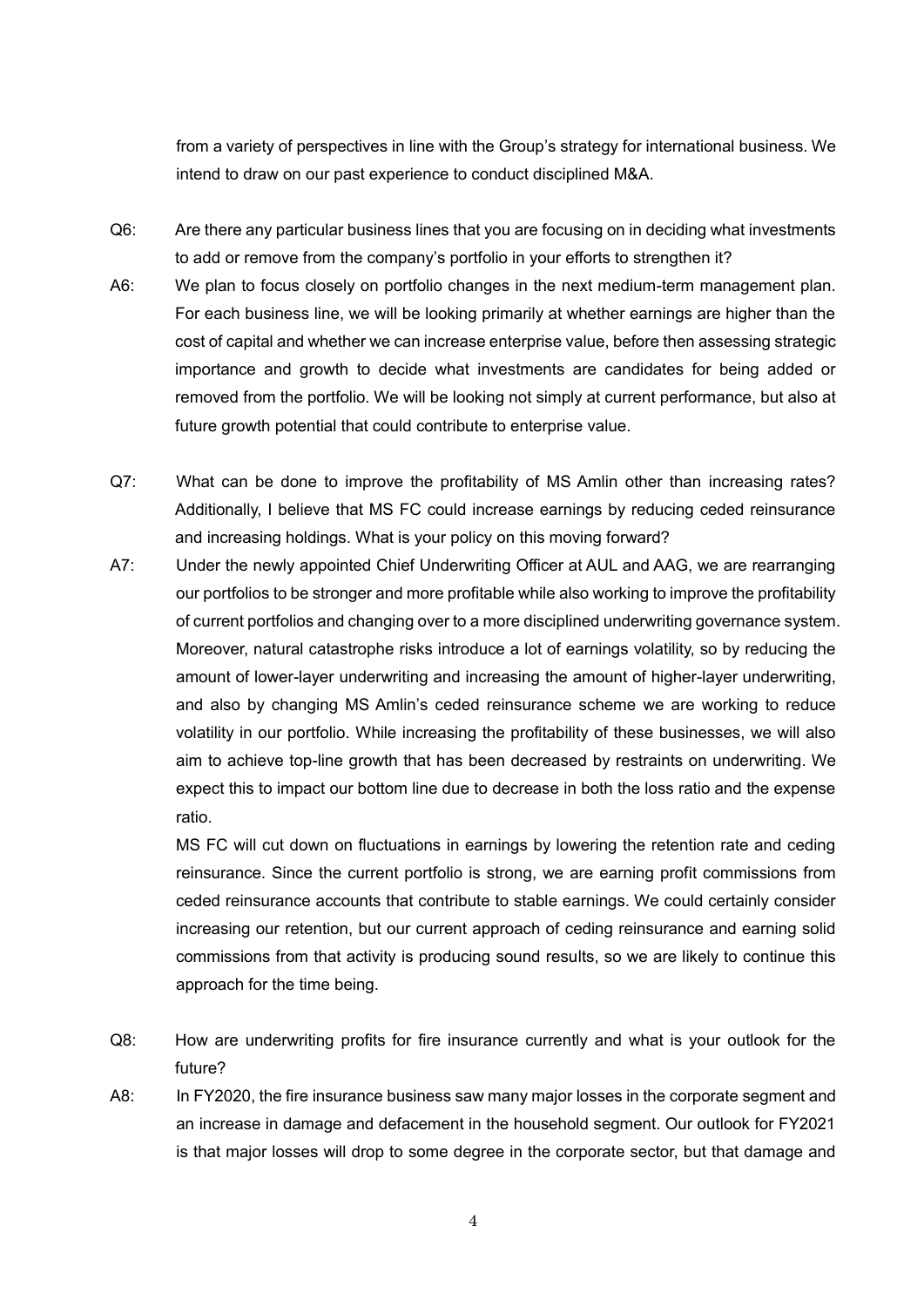defacement in the household segment will hold steady, without dropping significantly. Separately, loss ratios remain high for products for housing complex management associations due to aging of housing complexes and other factors, so we hope to improve our products by further subdividing risk categories. For large contracts, we are working to do this through a combination of improving our products and providing advice to prevent recurrence. For the household segment, we are improving products by adjusting premium rates to more appropriate levels, reflecting risk classification, etc.

- Q9: Are you satisfied with how you currently calculate ESR and the current fair value range? Other non-life insurance groups have adjusted their ESR target ranges in their new mediumterm management plans. As a result, both groups explained that they were able to keep ESR within the modified range and continue to provide the current level of their shareholder returns. What about your company? If ESR remains over 220% stably, can we expect you to increase shareholder returns and take on additional risk in your business?
- A9: We believe we calculated ESR appropriately and our target range is sensible. However, we do plan to improve our methods in our next medium-term management plan to reflect actual conditions in finer detail, and if necessary while transitioning to IFRS, we may reconsider our target range. If levels over 220% were to become stable and we lacked opportunities for risktaking including business investment, expansion of shareholder returns might be a valid option. However, we would decide whether levels over 220% should be stable based on a thorough examination of market conditions.
- Q10: As it is hard to control volatility in the life insurance industry, I understand that you are pushing ahead with initiatives to curtail volatility while keeping an eye on the cost of capital. What is your approach to implementing measures to control the cost of capital?
- A10: Lowering the cost of capital will lead to a higher stock price, so we know this is an important issue. In essence, we think reducing business volatility is key to lowering the cost of capital. One example of our Group's initiatives in this area is MSA Life's efforts to reduce interest rate risk. The Group is highly sensitive to interest rate risk, so we try to reduce fluctuations across all businesses by balancing asset and liability sensitivities at MSA Life. At the same time, we have comparatively large reinsurance coverage in the non-life insurance segment, and we are striving to achieve an earnings structure to keep earnings volatility low even in the face of large-scale natural catastrophes. Moreover, since the strategic equity holdings account for a substantial amount of our overall risk, we will control this by continuing to sell the strategic equity holdings. We think it's important to combine various initiatives like this to keep business volatility down and thereby reduce the costs of capital as much as possible.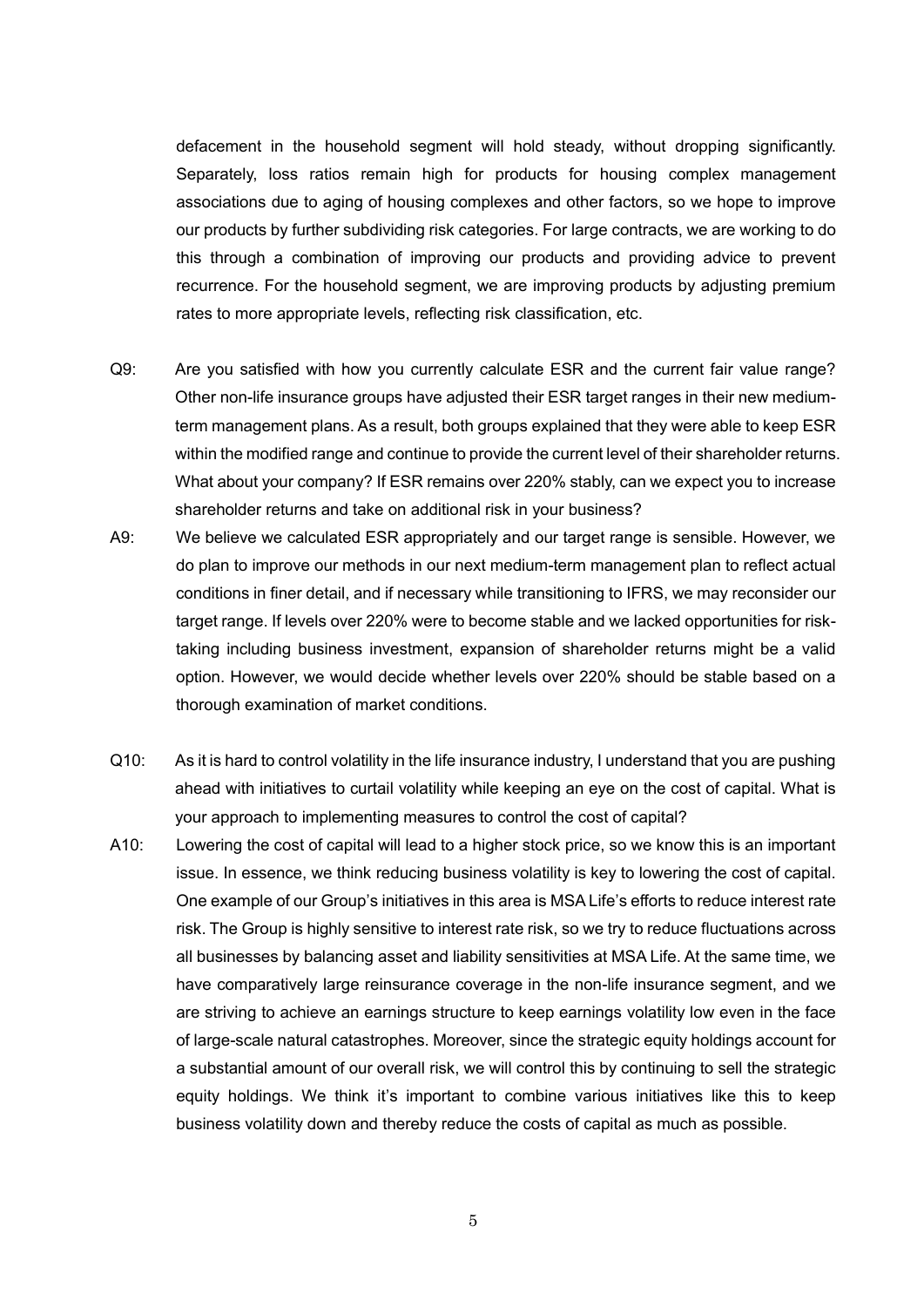- Q11: You met your targets for reducing strategic equity holdings one year in advance, but you have not been able to stably maintain those holdings' proportion of Group risk under 30%, which is your target. I know that market factors influence these positions, but would it be possible for you to set more aggressive annual sell-off targets or targets for strategic equity holdings of total risk?
- A11: Although there were some market factors, we already met our targets once in FY2019. But you are correct that things have slid back to where they were previously. We consider these sorts of phenomena to be part of the risk of strategic equity holdings. We achieved our 5 year sell-off target of 500 billion yen in four years, and we also plan to sell off another 100 billion yen this fiscal year. We know that some companies in other industries have announced they will sell off all strategic equity holdings. We hope to decide what policy to take with respect to our strategic equity holdings after taking full and proper consideration of the positions of proxy-advisory firms and heightened awareness of governance issues, while also finally conducting deeper discussions on the topic in the run-up to the next medium-term management plan.
- Q12: If you achieve 300 billion yen as the Group Adjusted Profit for FY2021, can we expect returns on the order of 50%, i.e. the median total return ratio?
- A12: We have made no changes to our policy of providing shareholder returns in the 40–60% range for the Group Adjusted Profit. 50% is within that range.
- Q13: After the transition to IFRS, will the realized portion of capital gains be deducted from the earnings used to determine shareholder returns?
- A13: The figures on page 8 of the handouts are simply earnings levels on an IFRS basis and do not reflect a different approach to determining shareholder returns. Capital gains are not included in earnings in IFRS, but that does not mean that we will be deducting capital gains from the earnings used to determine shareholder returns for this reason. We will be determining our post-IFRS approach to shareholder returns in the process of creating the next medium-term management plan.
- Q14: Page 45 of the handouts discusses the possibility of generating earnings in the data business. Have you actually advanced to such a stage in that business? Other companies have reported figures in the software business on the order of tens or hundreds of billions of yen. Has your company had similar success?
- A14: In terms of efforts to achieve insurance segment profitability, we launched the RisTech data solutions initiative in 2018 and have worked with a total of 260 corporate clients to achieve premium growth of 17.5 billion yen. In addition to increasing premium growth, we also have